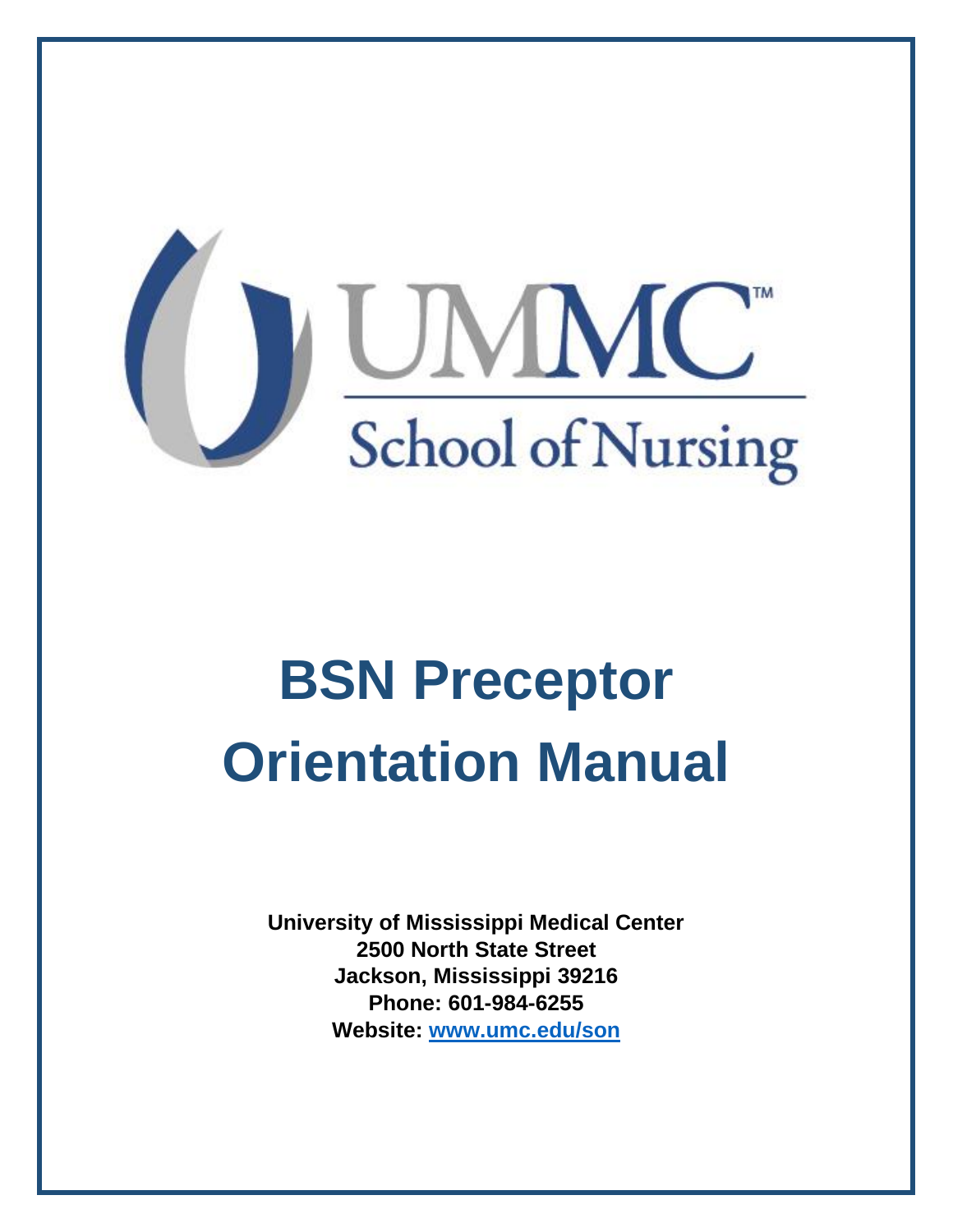#### **Table of Contents**

| Undergraduate Program Purpose & Program Outcomes5                   |
|---------------------------------------------------------------------|
|                                                                     |
|                                                                     |
|                                                                     |
|                                                                     |
|                                                                     |
|                                                                     |
|                                                                     |
|                                                                     |
|                                                                     |
|                                                                     |
|                                                                     |
|                                                                     |
|                                                                     |
|                                                                     |
|                                                                     |
|                                                                     |
| Appendix C: Preceptor Evaluation of the Course and Course Faculty17 |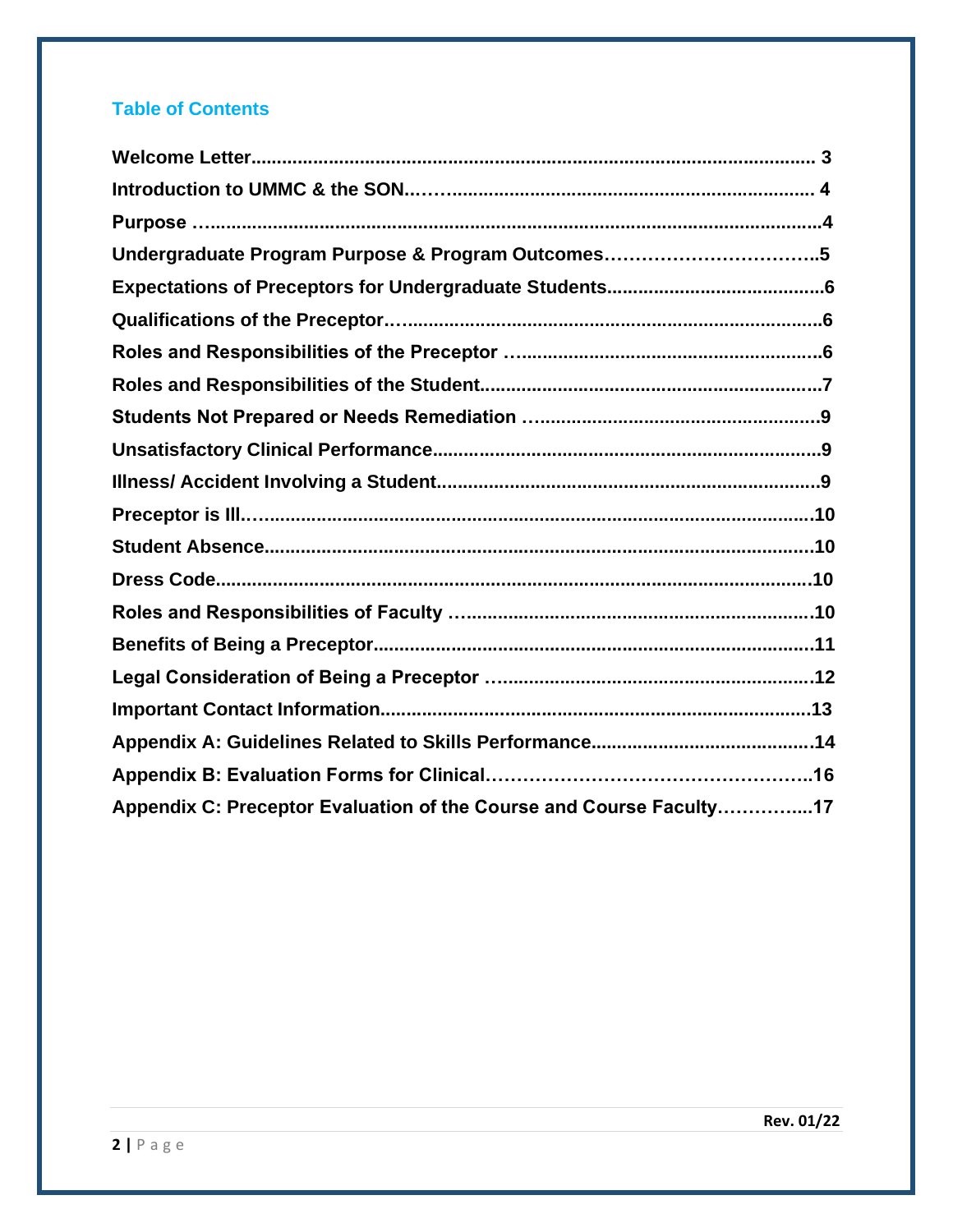### Welcome Letter



Dear Preceptor,

The faculty of the University of Mississippi School of Nursing would like to extend our warmest appreciation to you for agreeing to serve as a clinical preceptor for our undergraduate students. Willingness to mentor these students is one of the highest forms of professionalism. In this role, you become the facilitator, educator, expert and role model for the students' experiences in a clinical setting. Our students benefit from your knowledge, expertise, confidence, dedication, and leadership skills.

It is our desire to make this a rich and rewarding experience for you personally and professionally. Your willingness to serve as a preceptor enhances the learning experiences of our students, which makes our program stronger. Without you, the students would be missing valuable learning experiences. The course faculty look forward to working with you in this partnership.

On behalf of the University of Mississippi Medical Center School of Nursing faculty and administration, we want to thank you again for your service to our students. We welcome your comments, suggestions, and feedback always. Please, do not hesitate to contact us for any additional questions or concerns.

Sincerely,

#### *Sharon McElwain, DNP, RN, FNP-BC*

Sharon McElwain, DNP, RN, FNP-BC Associate Professor Assistant Dean for Undergraduate Programs University of Mississippi Medical Center School of Nursing 2500 North State Street Jackson, Mississippi 39216 601-815-9478 (O) [smcelwain@umc.edu](mailto:smcelwain@umc.edu)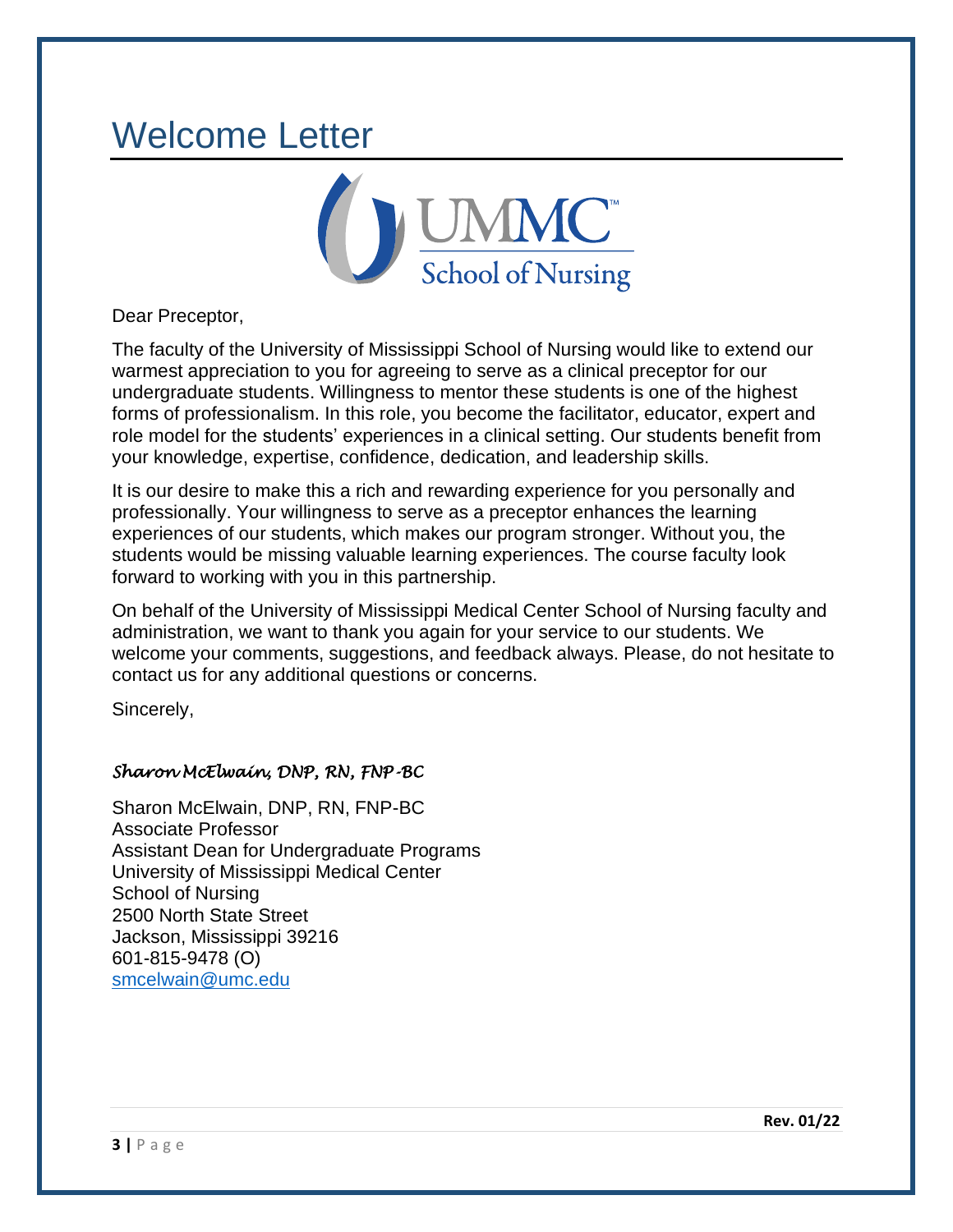### Introduction to UMMC & the SON

The University of Mississippi Medical Center (UMMC) School of Nursing (SON) was founded in 1958, and thousands of its graduates have cared for the people of Mississippi in health care organizations and at home ever since. The SON develops nurse leaders through our innovative partnerships; unique community-based systems; evidence-based practice and research; and a focus on excellence and life-long learning. The UMMC campus houses four specialized hospitals, including the State's only children's hospital, a women's and infant's hospital, an adult hospital, and a critical care hospital. These learning hospitals give SON students the opportunity to participate in truly unique clinical experiences not found anywhere else in the state. UMMC also has the State's only Level 1 trauma center, Level IV neonatal intensive care nursery and organ transplant program, meaning that our students have the opportunity to obtain the experiences required in the field and population of their choice. SON-managed clinics, spread throughout the state provide practice and research opportunities that contribute to the health of the communities we serve. Within these communities, the school has surpassed 40K hours of service-learning activities and provided pro bono work totaling more than \$1 million in value.

### Purpose

Each student who enters the clinical preceptorship presents with a varied and diverse clinical experience with distinct levels of skills and competencies. Your role will be challenging as you support the student's individual clinical learning needs. Therefore, the purpose of this manual is to provide the preceptor with a guide of helpful information and effective strategies to optimize learning experiences for our students who are under your clinical direction. This manual establishes the School of Nursing guidelines for using qualified healthcare professionals as preceptors to assist with clinical instructions in a variety of health care delivery settings. For the purpose of this manual, a **'preceptor'** is defined as a professional healthcare employee of a healthcare agency, who agrees to serve as a role model, teacher, and clinical expert directing undergraduate nursing student learning experiences in the clinical setting. The purpose of the preceptor is to provide a one-to-one relationship between an experienced healthcare professional and an undergraduate nursing student through valuable experiences in the clinical area. The faculty retains the responsibility for student instruction and supports both the student and preceptor by providing expertise to ensure that the learning experiences meet the course outcomes and objectives. The preceptor and the faculty member collaborate in planning, monitoring, and evaluating the student clinical experiences. Faculty maintains the ultimate responsibility for the student evaluations.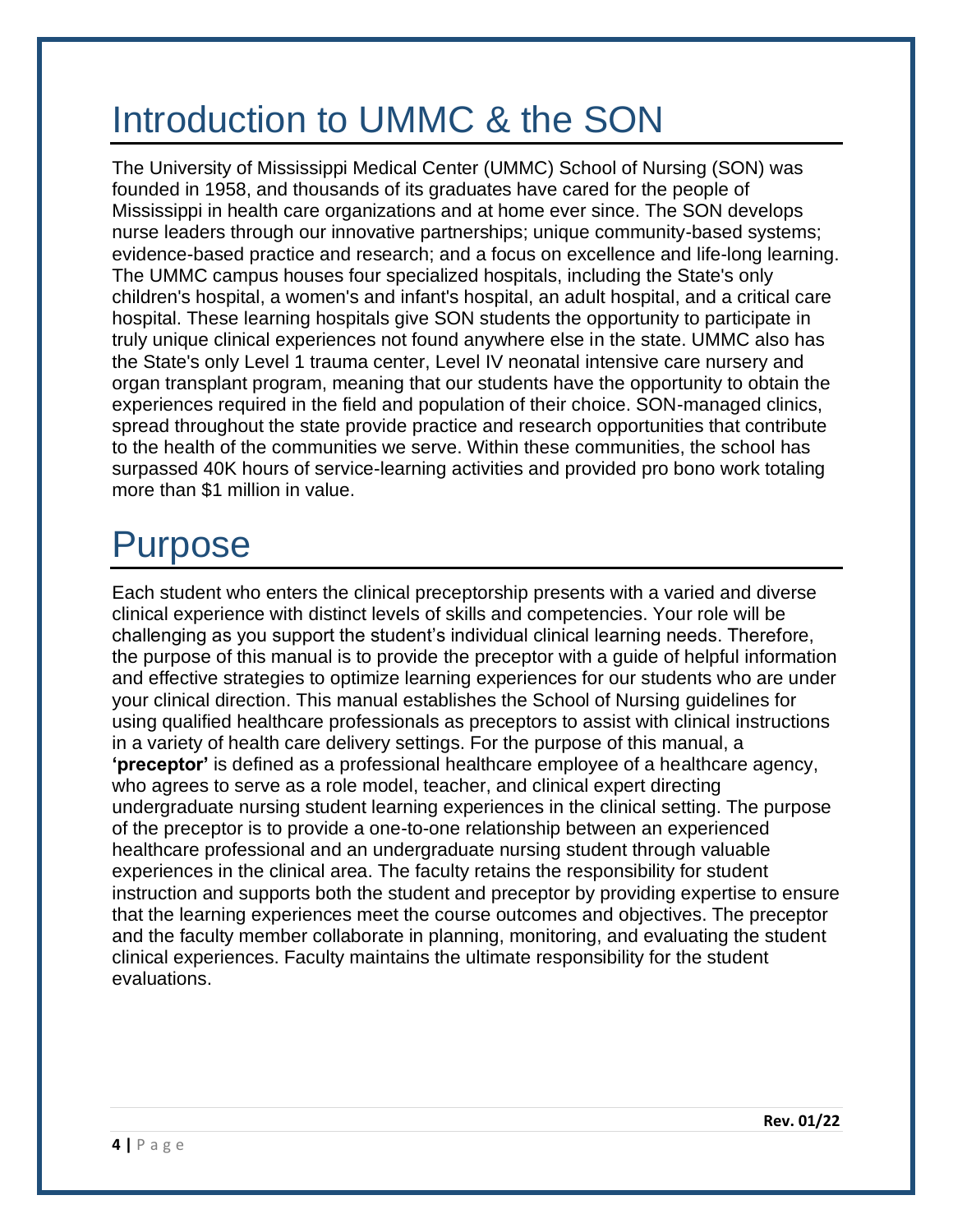### Undergraduate Program Purpose and **Outcomes**

#### **Baccalaureate Program Purpose**

The purpose of the baccalaureate program is to prepare nurses for entry level practice and provide a solid foundation for graduate study.

#### **Program Outcomes**

- 1. Integrate knowledge and skills from the liberal arts, sciences, nursing and other disciplines into professional nursing practice.
- 2. Apply knowledge and skills of organizational and systems leadership, quality improvement, and patient safety to improve patient care outcomes in diverse populations and healthcare settings.
- 3. Integrate current evidence from nursing research and other credible sources into professional nursing practice.
- 4. Integrate information management and patient care technologies into the delivery and evaluation of high quality, safe patient centered care in a variety of healthcare settings.
- 5. Apply knowledge of health care policy, finance, and regulatory environments to professional nursing practice.
- 6. Demonstrate effective inter-and intraprofessional communication and collaboration skills in the delivery of evidence-based, patient centered care across healthcare environments.
- 7. Implement strategies to facilitate health promotion, disease prevention and health restoration of individuals, families and populations across the lifespan.
- 8. Assume accountability for professional values and behaviors.
- 9. Deliver comprehensive patient and population-centered care that reflects baccalaureate generalist nursing practice across the health-illness continuum and healthcare environments.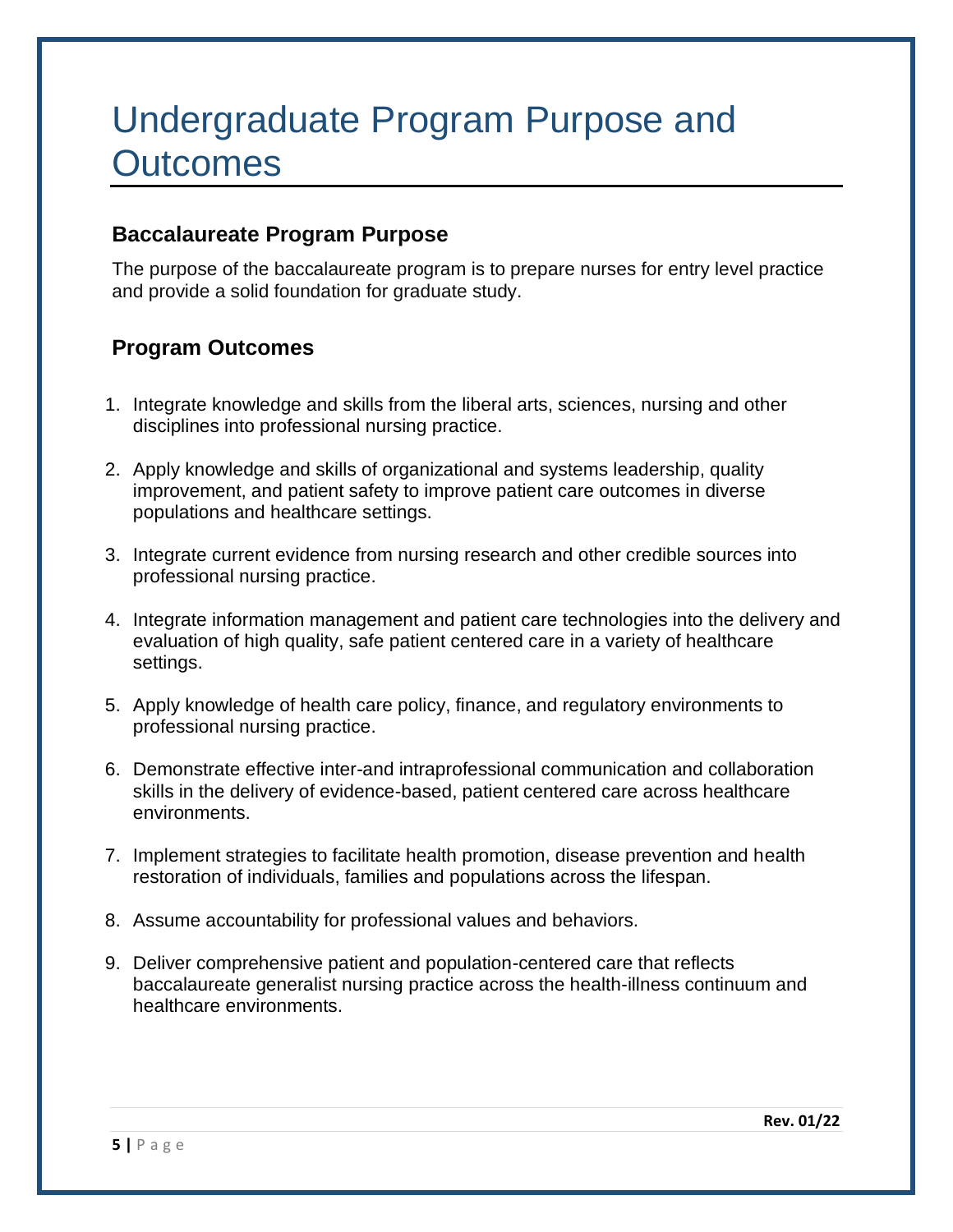### Expectations of Preceptors for Undergraduate Students

Preceptors must exemplify strong cognitive, technical, and interpersonal skills with the ability to set goals, plan outcome driven learning experiences, and provide meaningful feedback to the student. Preceptors assist students to move from novice to expert and assure they are competent to care for the patients and their families in their specific role. At the end of the clinical experience, the student will have the opportunity to evaluate the experience and complete a preceptor evaluation form.

# Qualifications of the Preceptor

The qualifications of the preceptors include the following established criteria:

- 1. Will be educationally qualified, holding a minimum of a BSN degree and have a minimum of one (1) year of clinical experience.
- 2. RN-BSN preceptors will also hold positions of leadership/management of people, programs, or property.
- 3. Will provide input in the evaluation of the student's performance and achievement of learning objectives.
- 4. Will make available time to periodically review the student's learning objectives and provide the student with direction related to his/her achievement in that setting.
- 5. Will critically evaluate the student's progress during and at the end of the clinical experience.
- 6. Will meet with the SON faculty, as needed, during the semester to facilitate the student's progress.

# Roles and Responsibilities of the Preceptor

**Role:** The preceptor is a registered nurse who possesses an unencumbered RN license to practice in the state of Mississippi. The preceptor is employed by a clinical agency who agrees to serve as a role model, teacher, mentor, and clinical expert for the student in a clinical setting. Preceptors must exemplify strong cognitive, technical, and interpersonal skills with the ability to set goals, plan outcome driven learning experiences, and provide meaningful feedback to the student. Preceptors assist students to move from novice to expert and assure they are competent to care for the patients and their families in their specific role.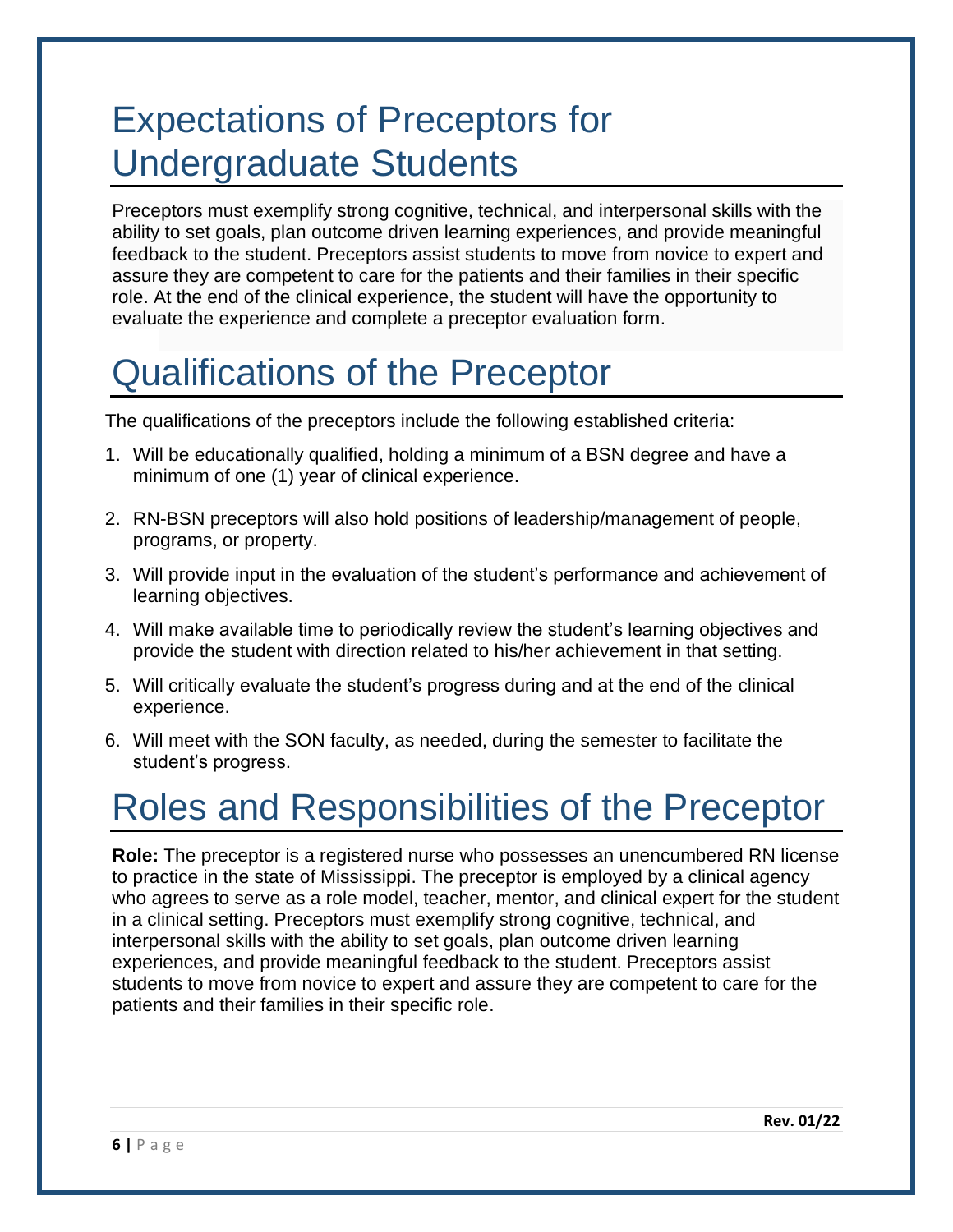**Responsibilities:** Preceptors are expected to:

- 1. Complete all preceptor agreement forms and provide licensure to student when requested in a timely manner.
- 2. Collaborate and negotiate times, dates and appropriate clinical experiences with the faculty member and the student. Provide a copy of his/her work schedule with the student.
- 3. If absent/ill, notify the student at the earliest possible time.
- 4. Act as a role model, teacher, mentor, and clinical expert for the student while facilitating the learning process in an appealing and enthusiastic manner.
- 5. Orient the student to the learning site and staff. Review all pertinent unit/agency policies, procedures, and standards with the student.
- 6. Provide the student with ongoing constructive feedback that will assist and improve critical thinking, deductive reasoning, and decision-making processes.
- 7. Progressively delegate patient care responsibilities to the student, while retaining responsibility for the care of the patient
- 8. Contact faculty member immediately as needed with any questions, issues, and concerns that may arise.
- 9. Participate in clinical site visits by faculty during the semester to discuss student progress and provide information for the student's evaluation. Visits are required and may be done physically, over the phone or by using technology (e.g., FaceTime, WebEx, Zoom).
- 10.Complete preceptor evaluation of the student at the completion of the clinical experience. The evaluation tools are provided at the beginning of the clinical experience. While preceptors provide feedback to the course faculty about student performance, the final clinical evaluation of the student is the responsibility of course faculty.
- 11. Confirm the student's number of completed hours at the end of the semester.

# Roles and Responsibilities of the Student

#### **Roles:**

The student is a learner who bears the responsibility for learning and for completing all assignments on time and in accordance with ethical standards and published guidelines. The student is to provide the preceptor with objectives and learning goals, and identify a plan to meet these objectives and goals; to discuss outcomes of the experience daily with the preceptor; to achieve the clinical objectives at a satisfactory level; to accept accountability and responsibility for assignments; to communicate with other health care professionals as needed when providing patient care; to be respectful in all interactions patients and others; to communicate with the course faculty.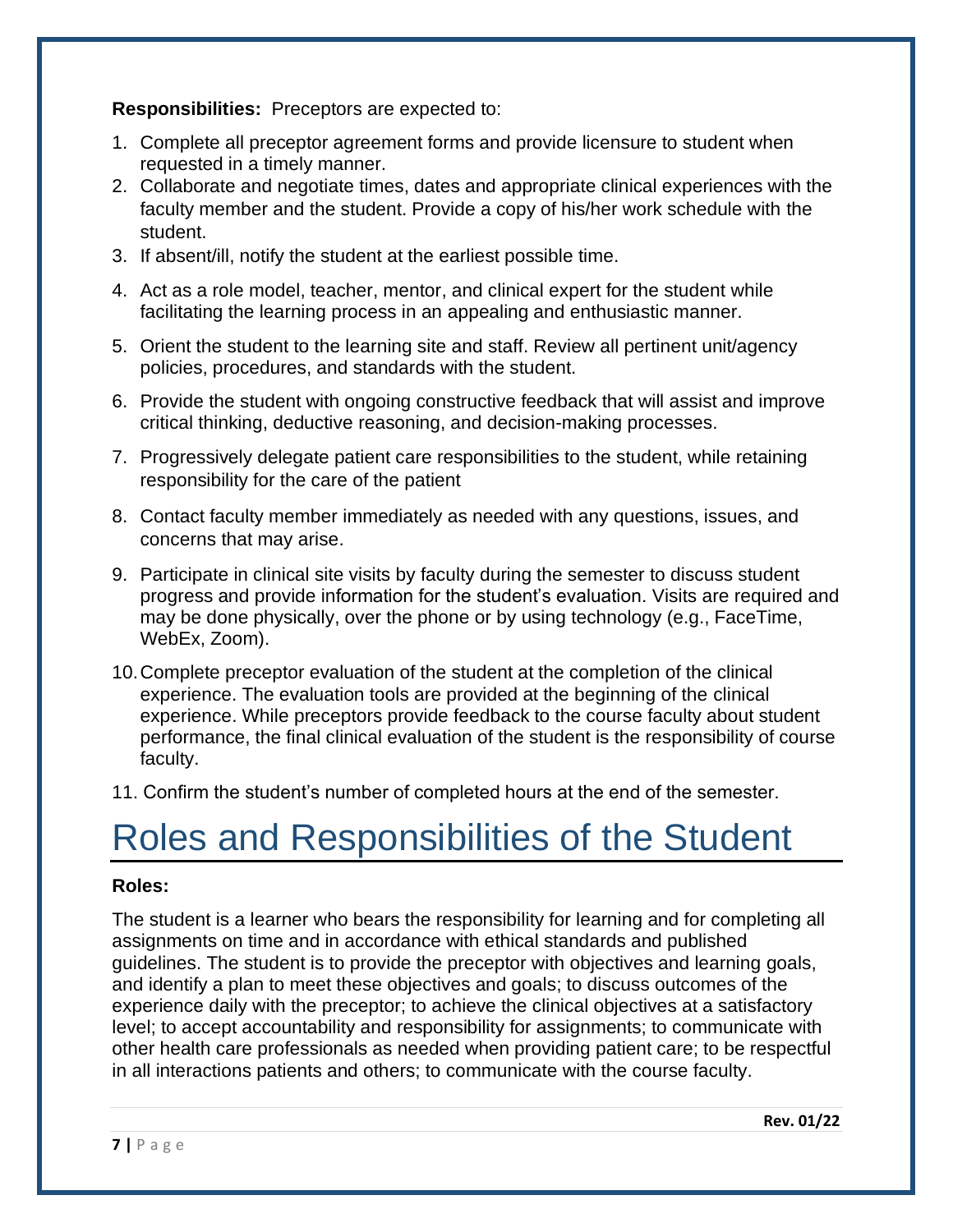**Responsibilities:** Students are required to:

- 1. Abide by all the applicable rules of conduct, academic guidelines, UMMC SON Honor Code, and the SON Core Values that are included in the [UMMC SON Student](https://umc.edu/son/Current%20Students/SON%20Student%20Affairs/Student-Handbook.html)  [Handbook.](https://umc.edu/son/Current%20Students/SON%20Student%20Affairs/Student-Handbook.html)
- 2. Abide by all applicable agency rules of conduct, policies, procedures, and protocols with guidance from preceptor, including complying with all health and other professional requirements of the clinical agency prior to the start of the clinical experience.
- 3. Comply with the School of Nursing and agency guidelines with respect to the required skills list of activities that may not be performed by a student. Demonstrate any specialty skills to the preceptor prior to performing these alone.
- 4. Collaborate with the clinical faculty and preceptor to determine specific, achievable learning goals and appropriate learning experiences.
- 5. Work the same shift and hours as the preceptor, and as agreed upon between the student, preceptor, and faculty to complete the required clinical hours as outlined in course syllabus by the expected due date. Attend all scheduled clinical days or notify the faculty member and the clinical preceptor if an absence is necessary. Arrange for make-up time.
- 6. Practice in accordance with institutional, professional, legal, and ethical guidelines, including managing patient confidentiality. Maintain the student role. Do not allow yourself to fill a staff nursing position. Perform only the role agreed upon by you, the faculty, and the preceptor to meet the course objectives
- 7. Demonstrate professional clinical behavior at all times as outlined in the Student Handbook including but not limited to: being on time and prepared for clinical, abiding by the clinical dress code, respect, honesty, flexible, confidentiality, motivation to learn, accountability, corrective behaviors from feedback.
- 8. Demonstrate care that is inclusive, culturally sensitive, and respectful to patient populations.
- 9. Demonstrate accountability for knowing or seeking appropriate references to learn the rationale for medical and nursing therapies.
- 10.Demonstrate accountability for thoroughness and timeliness in completing assigned role responsibilities.
- 11.Promptly notify preceptor and faculty in the event of a schedule change or absence from the scheduled time or date for the clinical experience.
- 12.Contact faculty member by phone or e-mail if assistance is needed or issues arise with preceptor experiences.
- 13.Complete assignments and submit to course faculty on designated due dates.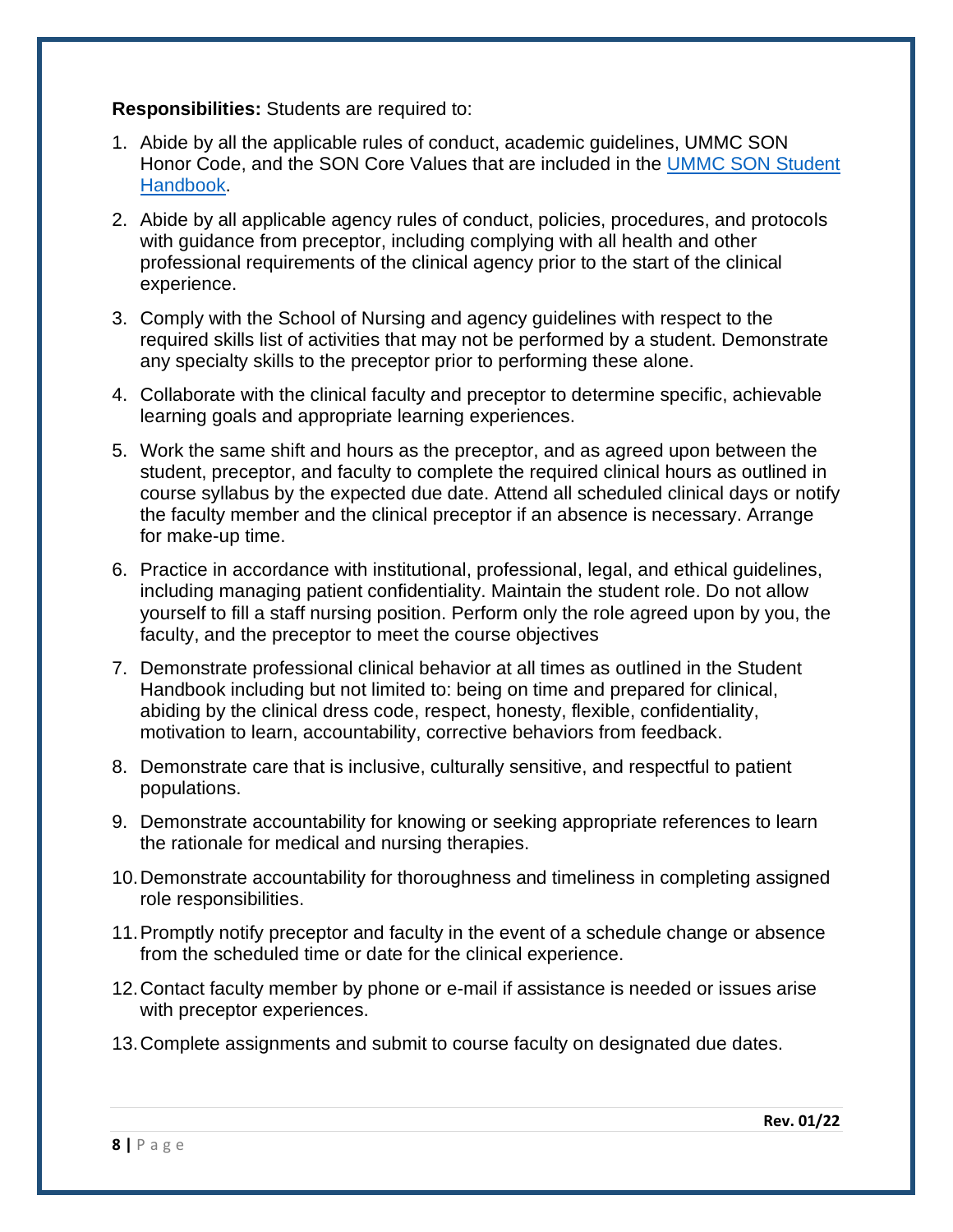- 14.Participate in ongoing self-evaluation with feedback from faculty and preceptor.
- 15.Complete the student evaluation forms at the end of the clinical rotation and submit to faculty.

### Students Not Prepared or Needs Remediation

Students are expected to be prepared in the clinical experience in order to provide safe care. Should a student come to the clinical unit unprepared, she or he will be sent off the unit; it will be documented and placed in the student's file in the program office and the office of the associate dean for academic affairs. A grade of Unsatisfactory "U" will be assigned for any clinical day in which the student fails to meet the minimum professional expectations for the day. If the student receives two "U"s in the same clinical course, he/she will receive an F for the course.

# Unsatisfactory Clinical Performance

If a student has unacceptable clinical or professional behavior, the preceptor should contact the faculty or program director immediately. The course faculty will document with the preceptor the performance in the setting. Unsafe clinical practice will result in immediate dismissal from the clinical area. The student will be given a clinical failure for the occurrence. Students may be disciplined or dismissed from the SON for practice or behavior which threatens, or has the potential to threaten, the safety of a client, family member, authorized representative, student peer, faculty member, healthcare provider, and/or self, or is unethical or illegal.

The policy in the [Student Handbook](https://umc.edu/son/Current%20Students/SON%20Student%20Affairs/Student-Handbook.html) will be followed.

Examples of Unsatisfactory Clinical Performance include but are not limited to:

- Arriving late to clinical more than twice  $\Box$
- $\Box$ Unsafe clinical practice or behaviors related to physical or mental health problems (i.e., sleepiness, anxiety, and inability to concentrate)
- $\Box$ Use of alcohol, drugs, or chemicals
- $\Box$ Lack of preparation for clinical
- $\Box$ Continued deficits in problem solving
- $\Box$ Professional, legal, ethical, behavior deficits (i.e., lateness, absences)
- $\Box$ Failure to act when such action is essential to the health and safety of the client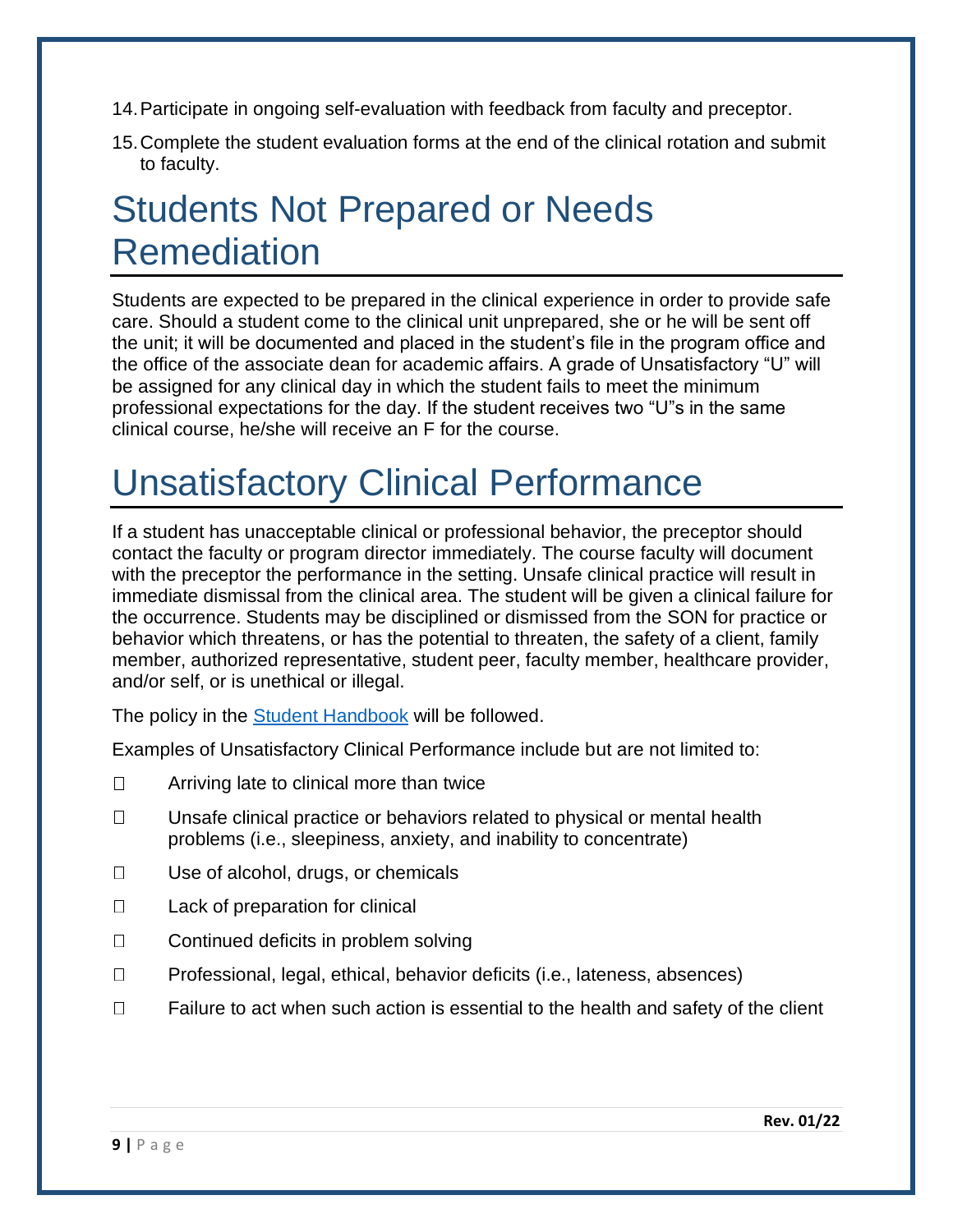# Illness/Accident Involving a Student

In the event of an incident/accident involving a student:

- 1. The clinical oversight faculty should be notified immediately.
- 2. The student and preceptor will follow agency guidelines and complete the appropriate form supplied by the agency.

### Preceptor is Ill

If a preceptor calls in sick, the student should contact the clinical oversight faculty for instruction.

### Student Absence

Students are required to notify the clinical oversight faculty AND preceptor of illness or inability to attend clinical prior to or at least one hour before the beginning of the scheduled experience. Failure to do so may result in a clinical failure. This time must be made up.

### Dress Code

Students should follow the [SON Uniform Policy](https://documents.umc.edu/policy/E-SON-PRG-GEN-PO-00009/) when participating in clinical experiences. Students are required to always wear SON name badges on their chests with their legal first and last name clearly visible.

# Roles and Responsibilities of Faculty

The faculty are registered nurses with advanced degrees who are employed by the SON. The faculty retains the responsibility for student instruction and supports both the student and preceptor by providing expertise to ensure that the learning experiences meet the course outcomes and objectives. The faculty member will meet with the preceptor to answer questions and review expectations, assist the preceptor by identifying student learning needs, describe the role of student, faculty, and preceptor and being available as a consultant.

Faculty are required to:

- 1. Verify appropriateness of preceptor including documentation of qualifications and credentials.
- 2. Provide preceptor with their contact information, course syllabus, designated course objectives, and how to access the Preceptor Orientation Manual.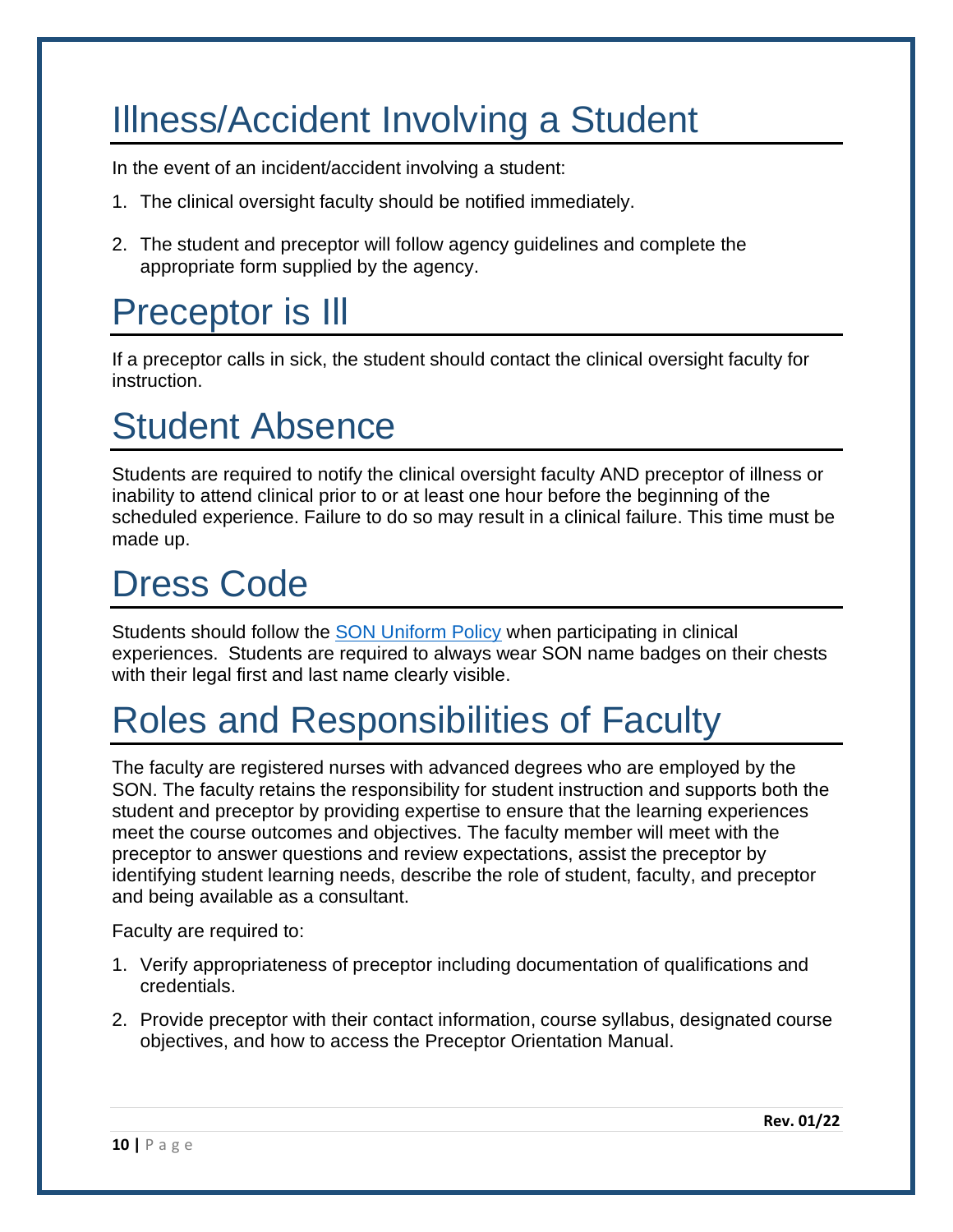- 3. Collaborate with the student and preceptor to establish mutually acceptable clinical learning outcomes and personal objectives within the framework of the existing practicum objective.
- 4. Monitor and assist in facilitation of student learning experiences, student progression and schedule changes with student and preceptor throughout the semester.
- 5. Maintain communication and regular contact with student and preceptor via e-mail, site visits (as needed), or phone using the schedule of clinical days/hours provided by the student.
- 6. Respect preceptors and provide timely feedback for any expressed concerns.
- 7. Participate in ongoing evaluation of student's learning experiences with student and preceptor. Evaluate student clinical performance and achievement of learning outcomes, using input from the preceptor and student.
- 8. Guide students on a continual basis through the clinical practicum by utilizing written clinical logs and didactic assignments related to the clinical experience.
- 9. Provide formative feedback to the student regarding progress during the clinical experience on an on-going basis and will develop a remediation plan with preceptor and student in situations where the student's clinical performance is unsatisfactory.
- 10.Complete the student's clinical evaluation using feedback from the preceptor's feedback of the student.

### Benefits of Being a Preceptor

In serving as a preceptor to a student from UMMC School of Nursing, you have the unique opportunity to have a profound influence on the future of nursing and nurses. You will experience:

- A sense of achievement and joy as you foster the development of a student/future colleague
- An opportunity to be challenged about clinical reasoning in the care of patients
- An opportunity to share one's knowledge, skills, abilities, and expertise
- Renewal and enrichment

Your knowledge, skills and attitude provide an important component to the developing competency of the professional student nurse under your guidance.

# Legal Consideration of Being a Preceptor

Students are accountable for their own actions. The signed contract or memorandum of understanding between the UMMC SON and the clinical agency delineates the legal relationship between students, the school and the clinical site, and includes language related to liability coverage.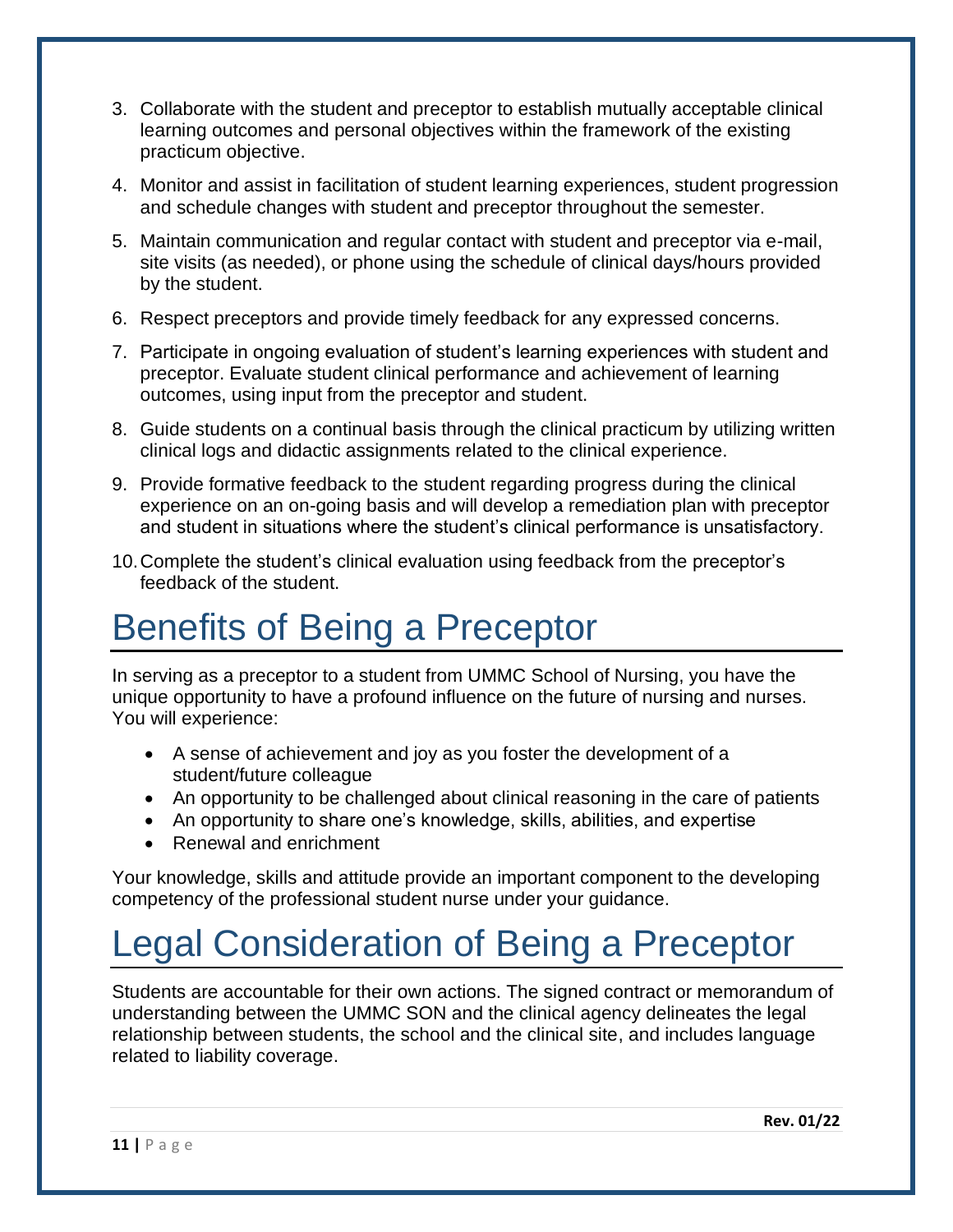Students are responsible for knowing their abilities and limitations and for asking questions as needed. The preceptor is responsible to direct the student appropriately based on the students' level of ability. Any questions regarding what a student may or may not do during clinical should be immediately directed to the course faculty. Safety and critical thinking are the dominant components of a successful clinical experience.

If a preceptor has concerns about the safety of the student's clinical practice or the student's ability to demonstrate appropriate critical thinking skills, the clinical instructor should be contacted immediately.

Preceptors should review and be familiar with state board regulations regarding delegation and supervision of students and agency policy. Incidents involving the patients under the care of the student DO NOT exempt the preceptor from legal consequences. Students must be observed for competence in skills prior to functioning independently.

#### **Legal Accountability**

The contractual relationship between the University of Mississippi Medical Center, School of Nursing and students allows students to be on campus, without the instructor always present.

#### **Student-Preceptor Relationship**

- 1. The student is not "working on your license." All students are required to maintain professional liability insurance policy during the entire plan of study.
- 2. Healthcare facilities must comply with regulatory guidelines: "Staff supervises students when they provide patient care, treatment, and services as part of their training" (The Joint Commission, HR.1.20). ("Staff" means healthcare facility staff, not School of Nursing faculty.)
- 3. Preceptor has the responsibility to delegate according to the subordinate's (student's) abilities and to supply adequate supervision.
- 4. Under the law, each person is responsible for his/her own actions.
- 5. If the clinical instructor's and/or preceptor's evaluation of the student's behavior or health status indicates that the student is unlikely to provide safe care, the clinical instructor and/or preceptor has the legal responsibility to deny the student access to clinical learning experiences.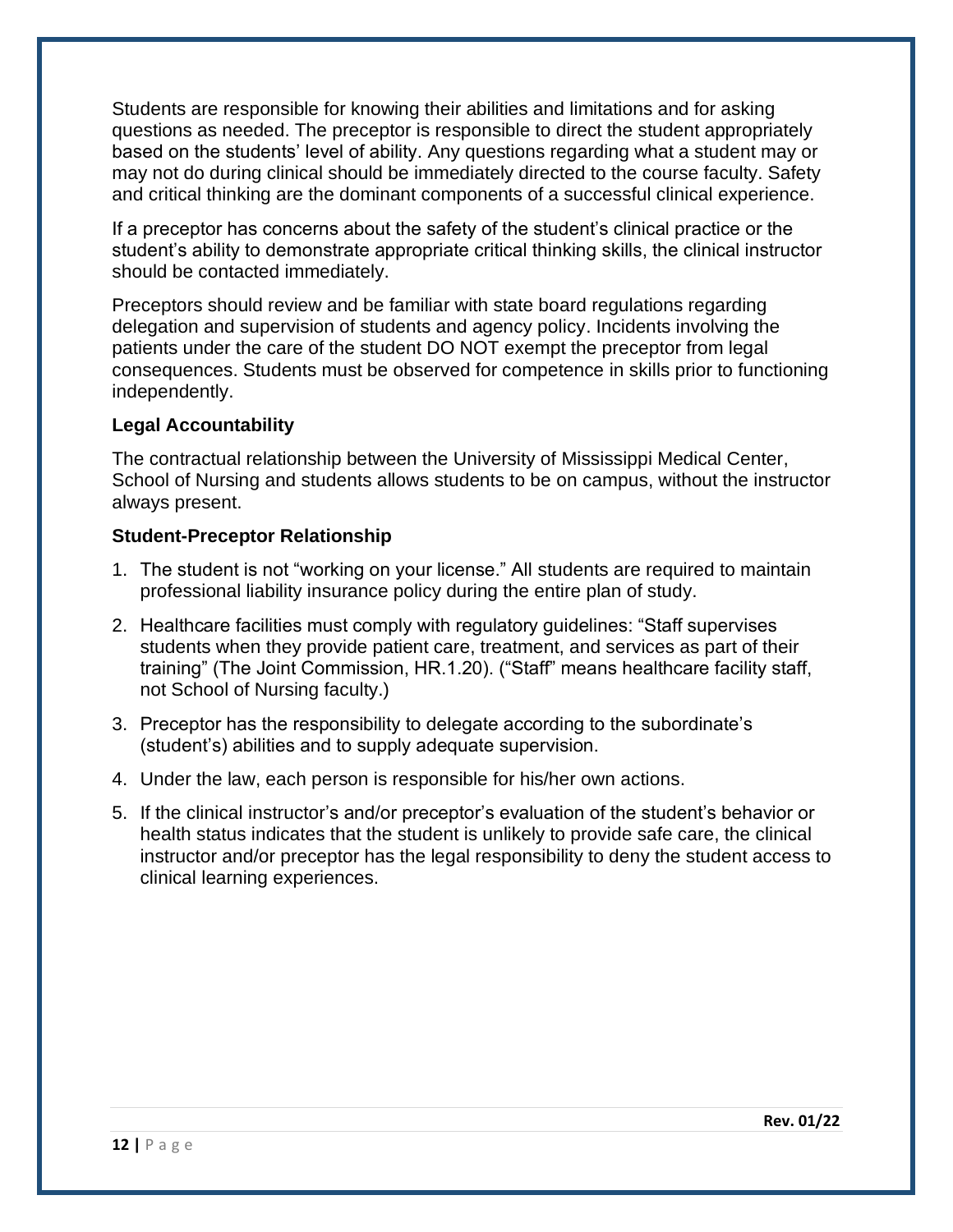### Important Contact Information

### **Keyshawnna "Nikki" Lee, PhD, RNC-OB**

*Director of Traditional BSN Program*

UMMC School of Nursing 2500 North State St Jackson, MS 39216 Office: Office Annex I, A122 T: 601-815-9546 [nlee3@umc.edu](mailto:nlee3@umc.edu)

#### **Chelsey Andries, DNP, RN, CPN**

*Director of Accelerated BSN Program*

UMMC School of Nursing 2500 North State St. Jackson, MS 39216 Office: A-220 T: 601-984-1859 [candries@umc.edu](mailto:candries@umc.edu)

#### **Sherri Franklin, MSN, RN** *Director of RN-BSN Program*

UMMC School of Nursing 2500 North State St. Jackson, MS 39216 Office: A237 T: 601-815-9998 [sdfranklin@umc.edu](mailto:sdfranklin@umc.edu)

#### **Eva Tatum, PhD, RN, CNE**

*Director of the Oxford Instructional Site* UMMC South Oxford Center 164 Jeanette Phillips Dr. University, MS 38677 Office, NW1754 T: 662-915-2093 [etatum@umc.edu](mailto:etatum@umc.edu)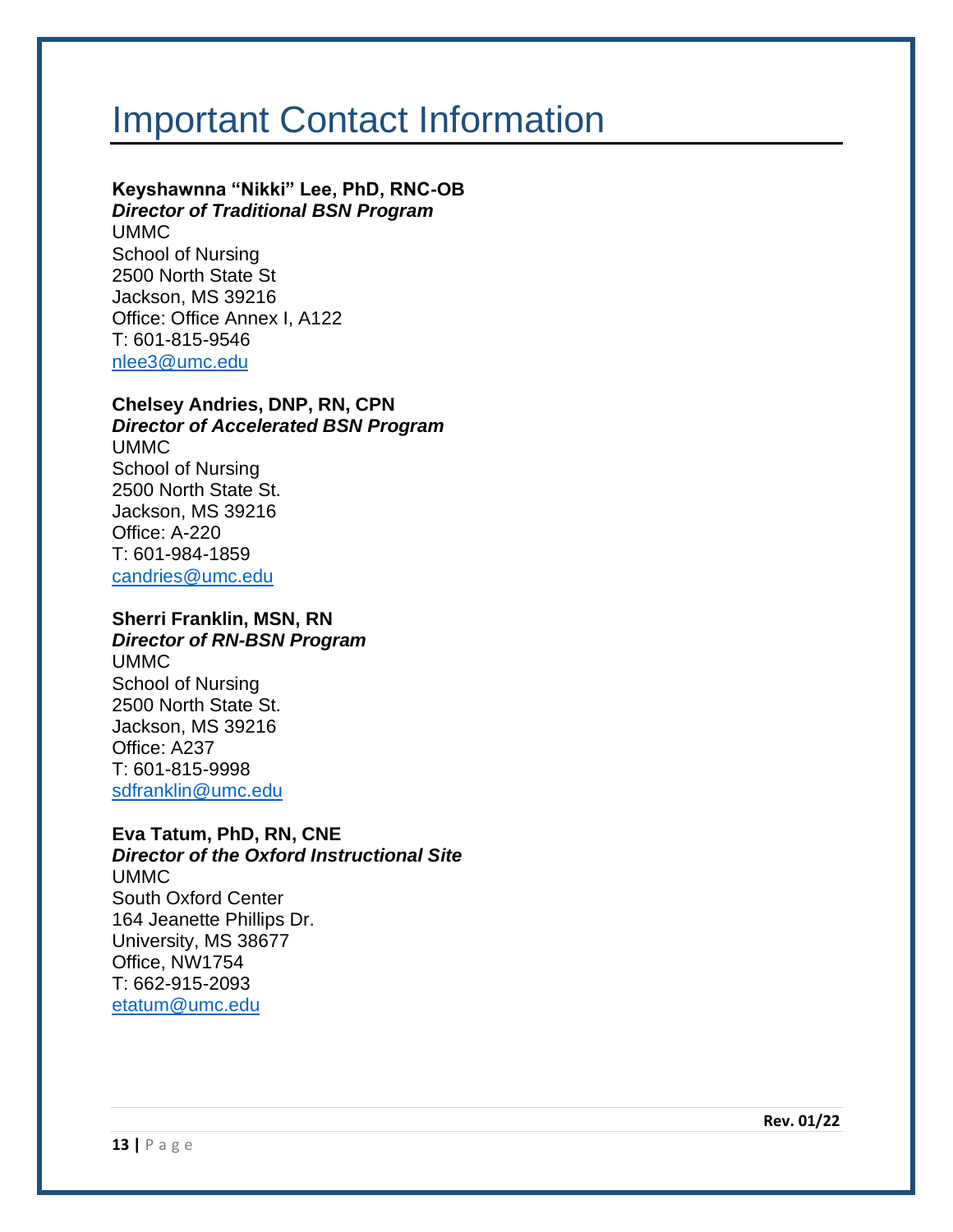### Appendix A: Guidelines Related to Skills Performance by Pre-Licensure Students

The student may only perform those skills for which

- the student has a knowledge base, and
- can demonstrate competence, and
- the supervising RN is willing to take the responsibility for the outcome.

Any invasive skill/procedure the student has not previously performed, or and skill/procedure the student is hesitant to perform alone, must be **directly supervised** by the preceptor, designated RN, or faculty.

Students must work within agency policy regarding the performance of any skill/procedure, and the guidelines listed below.

- **1. Faculty supervision or RN supervision is required throughout the clinical rotation for the following procedures (the student is never allowed to do these unsupervised):**
	- a. Venipuncture
	- b. Urethral catheterization
	- c. IV push medication administration
	- d. Blood draws from central line, A-line, or PICC
	- e. Invasive monitoring, e.g., arterial lines, pulmonary artery pressure monitoring
	- f. Patient transfers, e.g., from ICU to floor
	- g. Transcribing orders
	- h. Remove controlled substances from locked storage
	- i. Administer and document controlled substances (narcotic sign out must be co-signed by the preceptor or other designated nurse)
	- j. Discontinue A-lines, central lines
	- k. Discontinue endotracheal tubes
	- l. Titrate IV medications
	- m. Access chemoports or access ports
	- n. Endotracheal, nasotracheal, or tracheal suctioning

#### **2. Undergraduate students may NOT do the following:**

- a. Take or accept verbal or telephone orders
- b. Perform arterial sticks
- c. Perform defibrillation or cardioversion
- d. Perform vaginal exams
- e. Document on Medicare forms such as 485 or 486
- f. Give epidural boluses or monitor epidural medication administration
- g. Count controlled substances for shift change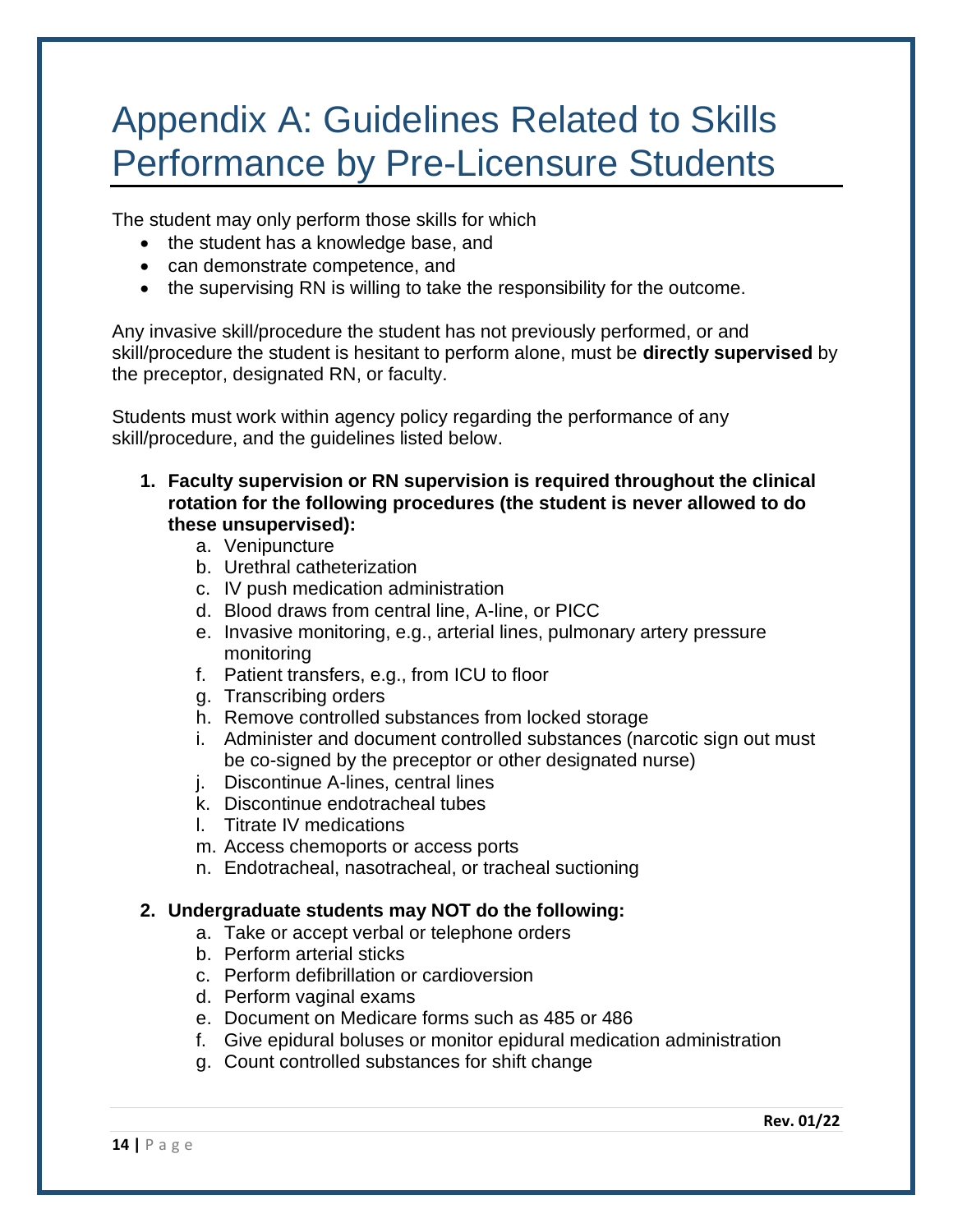- h. Pick up controlled substances from the pharmacy
- i. Administer anesthesia conscious sedation
- j. Administer blood or blood products
- k. Administer lipids, hyperalimentation, rejection medications, and/or experimental medications
- l. Administer intramuscular or intravenous chemotherapy medications
- m. Discontinue hemodynamic catheters
- n. Discontinue chest tubes
- o. Witness consent forms
- p. Manage epidural pain medication
- q. Manage ventilator, autoinfusion devices, or dialysis devices (hemo or peritoneal)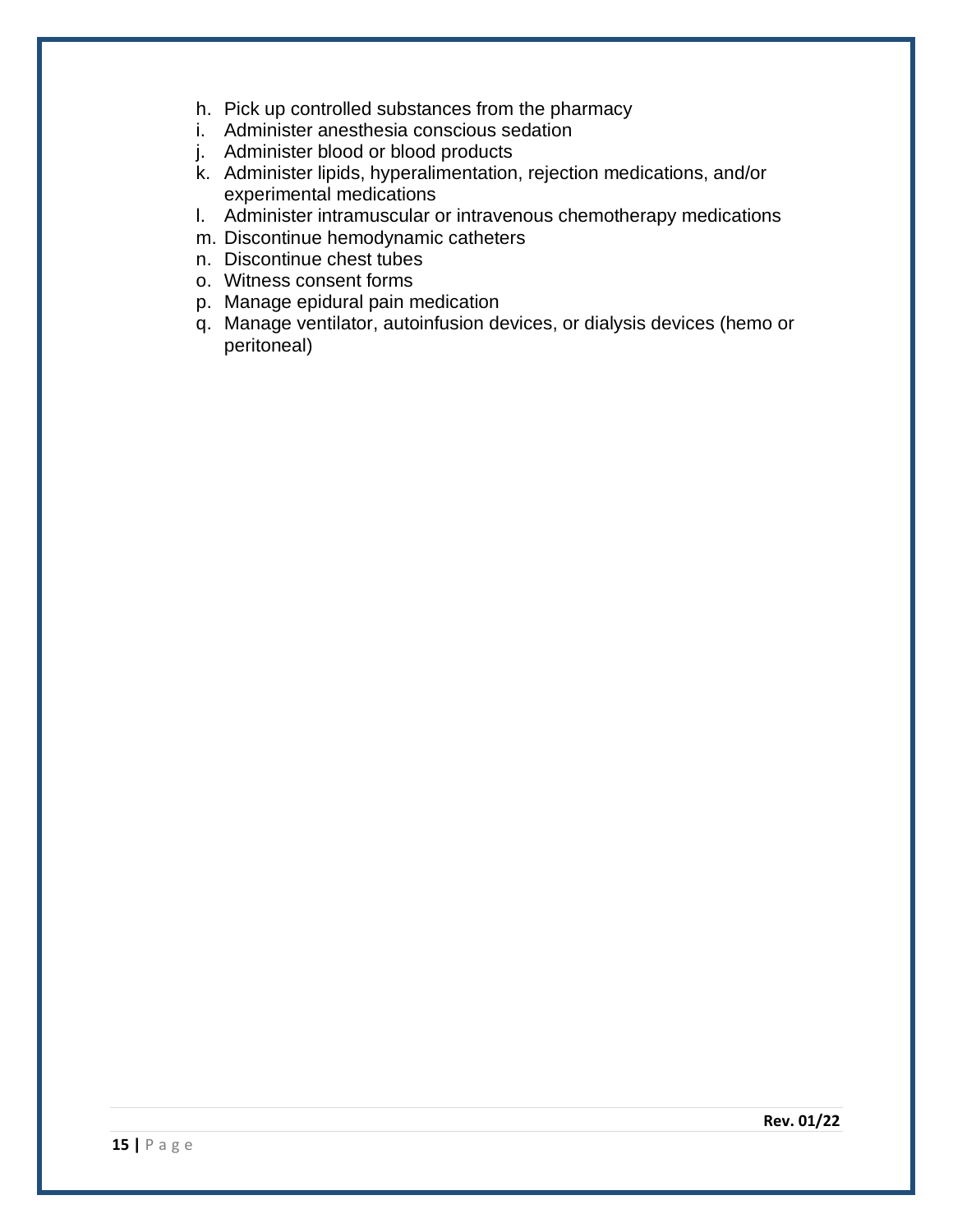# Appendix B: Evaluation Forms for Clinical

#### **Student Evaluations of Preceptor**

[Traditional Programs](https://umc.edu/son/files/Student-Evaluation-of-Preceptor.pdf) (.pdf)

[Accelerated Program in Oxford](https://umc.edu/son/files/Student-Evaluation-of-Preceptor.pdf) (.pdf)

[Accelerated Program in Jackson](https://umc.edu/son/files/Student-Evaluation-of-Preceptor.pdf) (.pdf)

[RN-BSN Program](https://umc.edu/son/files/N461-Student-evaluation-of-Preceptor.pdf) (.pdf)

#### **Preceptor Evaluations of Student**

[Traditional Program](https://umc.edu/son/files/Clinical%20Evaluation%20Tool%20-%202019.pdf) (.pdf)

[Accelerated Program in Oxford](https://umc.edu/son/files/N434-Series-Preceptor-Evaluation-Form.pdf) (.pdf)

[Accelerated Program in Jackson](https://umc.edu/son/files/N434-Series-Preceptor-Evaluation-Form.pdf) (.pdf)

[RN-BSN Program](https://umc.edu/son/files/RN-BSN-Preceptor-Evaluation-of-Student.pdf) (.pdf)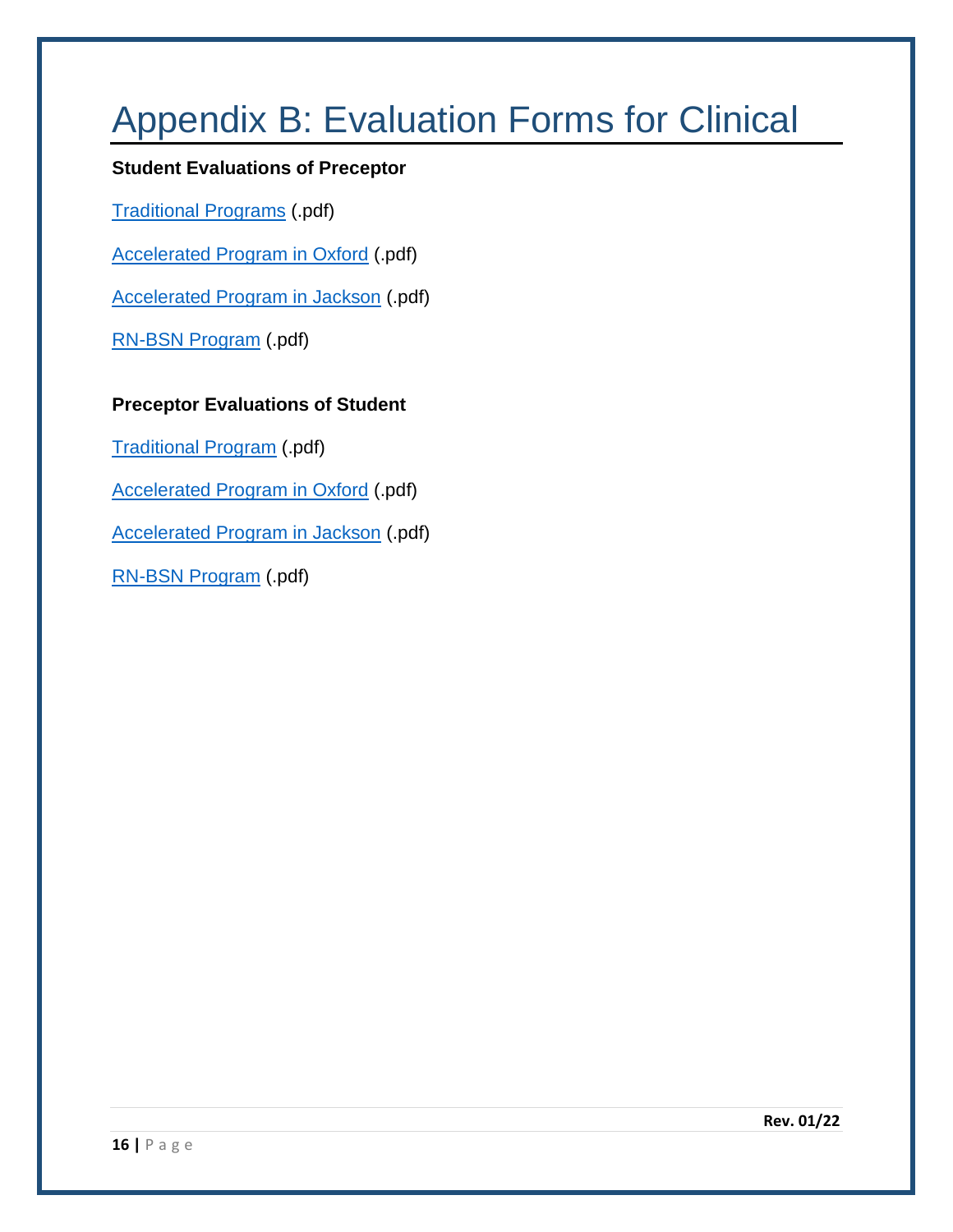### Appendix C: Preceptor Evaluation of the Course and Course Faculty

Preceptors complete this form at the end of the clinical experience. These may be returned to the course faculty via the student, mail, or by emailing it to the course faculty.

| Course Number: _________ Semester: _______                                                                           |                              |                |   |                |              |           |
|----------------------------------------------------------------------------------------------------------------------|------------------------------|----------------|---|----------------|--------------|-----------|
| Student Name: _______________________                                                                                | UMMC Faculty: ______________ |                |   |                |              |           |
| Use the key below to circle the appropriate response:<br>1=Never 3=Often 5=Always NA = Not applicable                |                              |                |   |                |              |           |
| As the preceptor, I was provided:<br>1. Contact information for the clinical faculty                                 | 5                            | $\overline{4}$ | 3 | 2              | $\mathbf 1$  | <b>NA</b> |
| 2. A copy of the student's objectives and relevant<br>evaluation forms                                               | 5                            | $\overline{4}$ | 3 | 2              | $\mathbf{1}$ | N/A       |
| 3. Information about how to give feedback about<br>the program and/or student and course                             | 5                            | $\overline{4}$ | 3 | 2              | $\mathbf 1$  | N/A       |
| The course faculty:<br>3. Contacted me prior to the student beginning<br>clinical                                    | 5                            | $\overline{4}$ | 3 | 2              | 1            | N/A       |
| 5. Conducted a site observation at least once during<br>the semester                                                 | 5                            | $\overline{4}$ | 3 | 2              | $\mathbf 1$  | N/A       |
| 1. Informed me of changes in the student's<br>status                                                                 | 5                            | $\overline{4}$ | 3 | 2              | 1            | N/A       |
| 7. Informed me of expectations in the syllabus<br>regarding clinical/didactic requirements<br>and evaluation methods | 5                            | $\overline{4}$ | 3 | 2              | 1            | N/A       |
| 8. Was easily accessible to me                                                                                       | 5                            | 4              | 3 | $\overline{2}$ | 1            | N/A       |

Would you consider serving as a preceptor again in the future?

What suggestions do you have for improving the preceptor's experience?